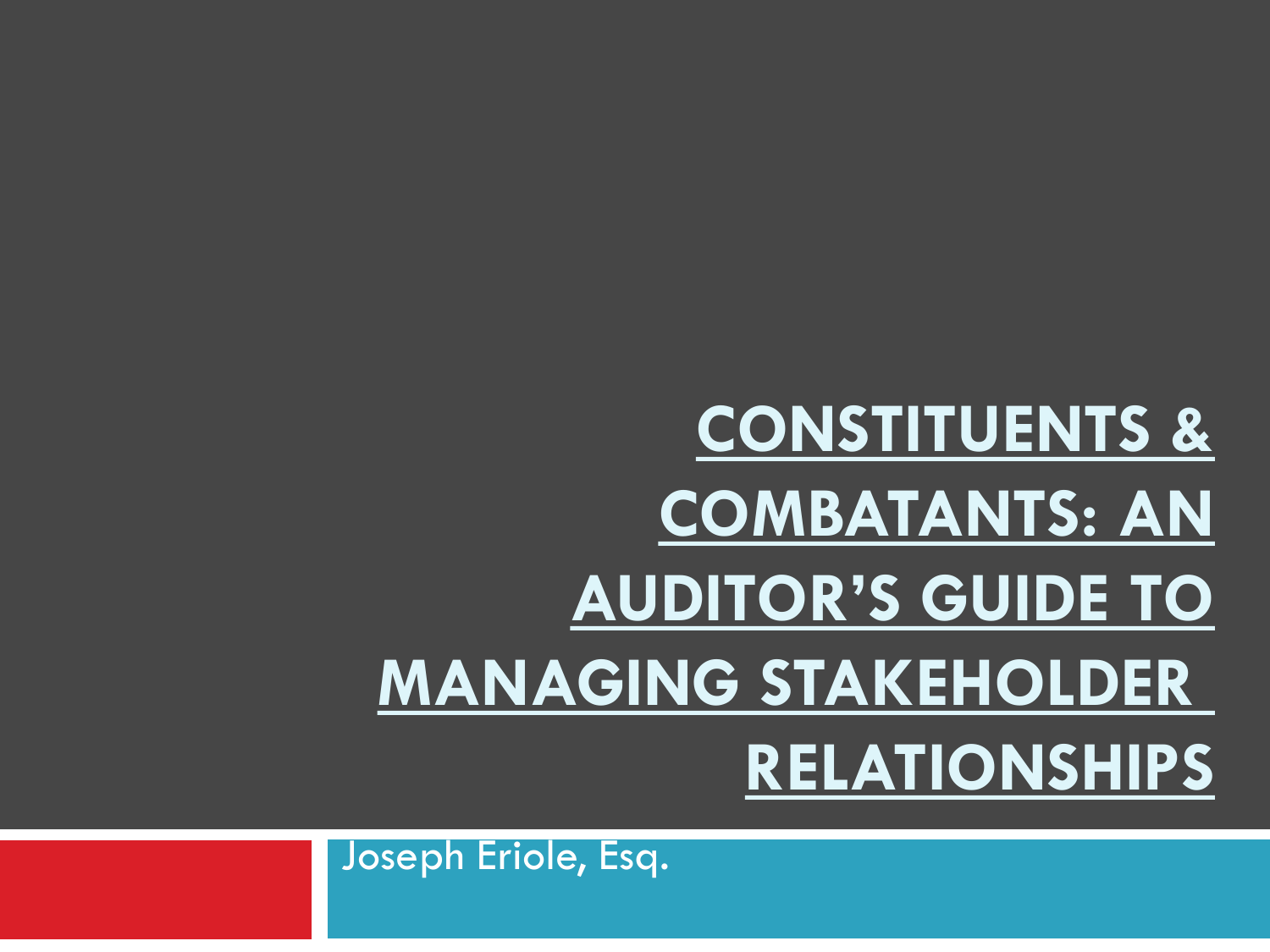#### **Overview**

- □ What's a stakeholder?
- □ Who are the stakeholders?
- □ Why can't we all just get along?
- □ Why do we care about managing these relationships?
- □ How do we do it?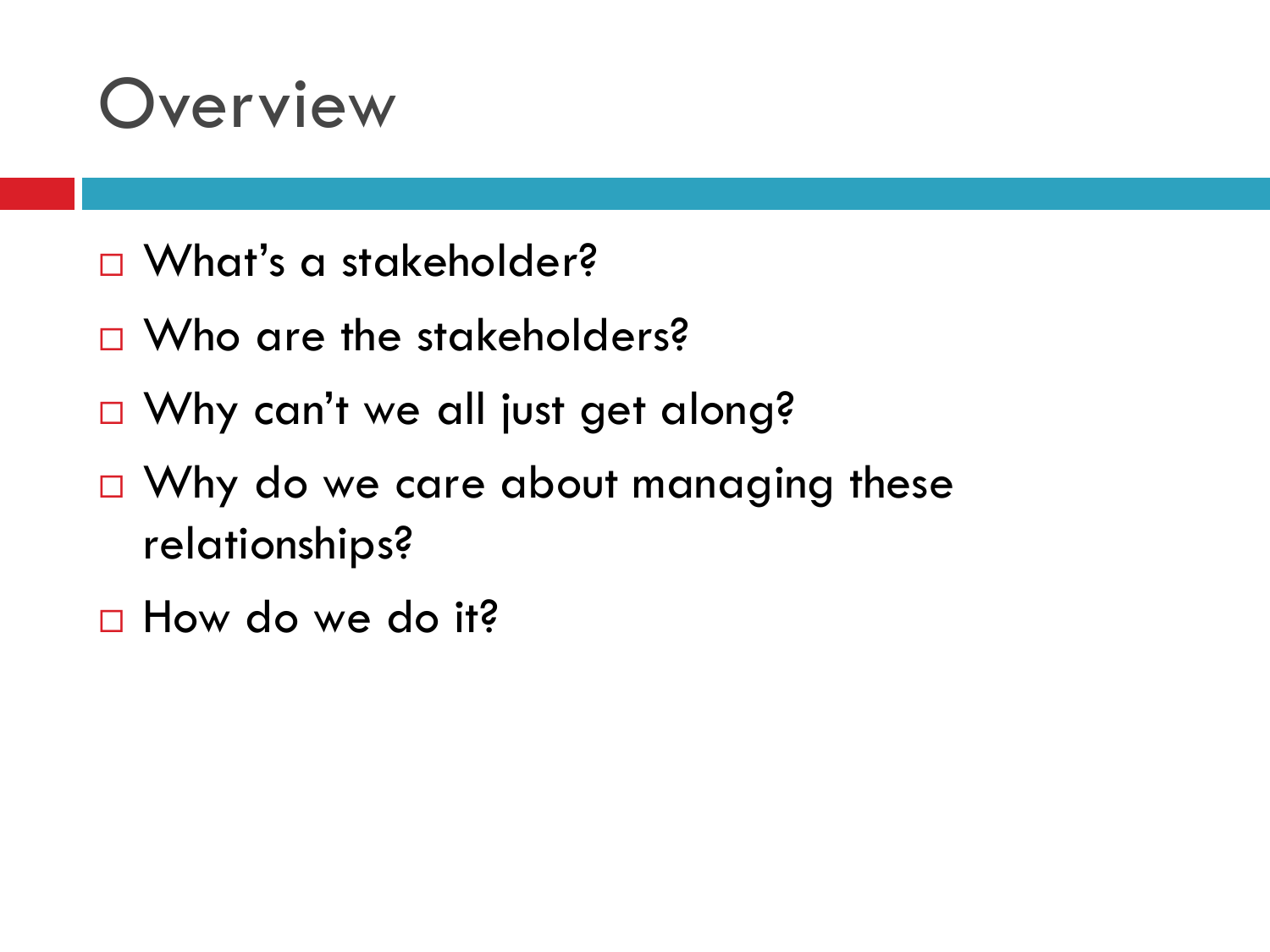# What's a stakeholder?

stake·hold·er - stāk hōldər/

*noun*

#### **1**.

(in gambling) an independent party with whom each of those who make a wager deposits the money or counters wagered.

#### **2**.

a person with an interest or concern in something, especially a business.

**Dictionary: Auditor Humor: :**

> □ Which definition is closest to the mark for us?

 $\Box$  Let's walk through the two definitions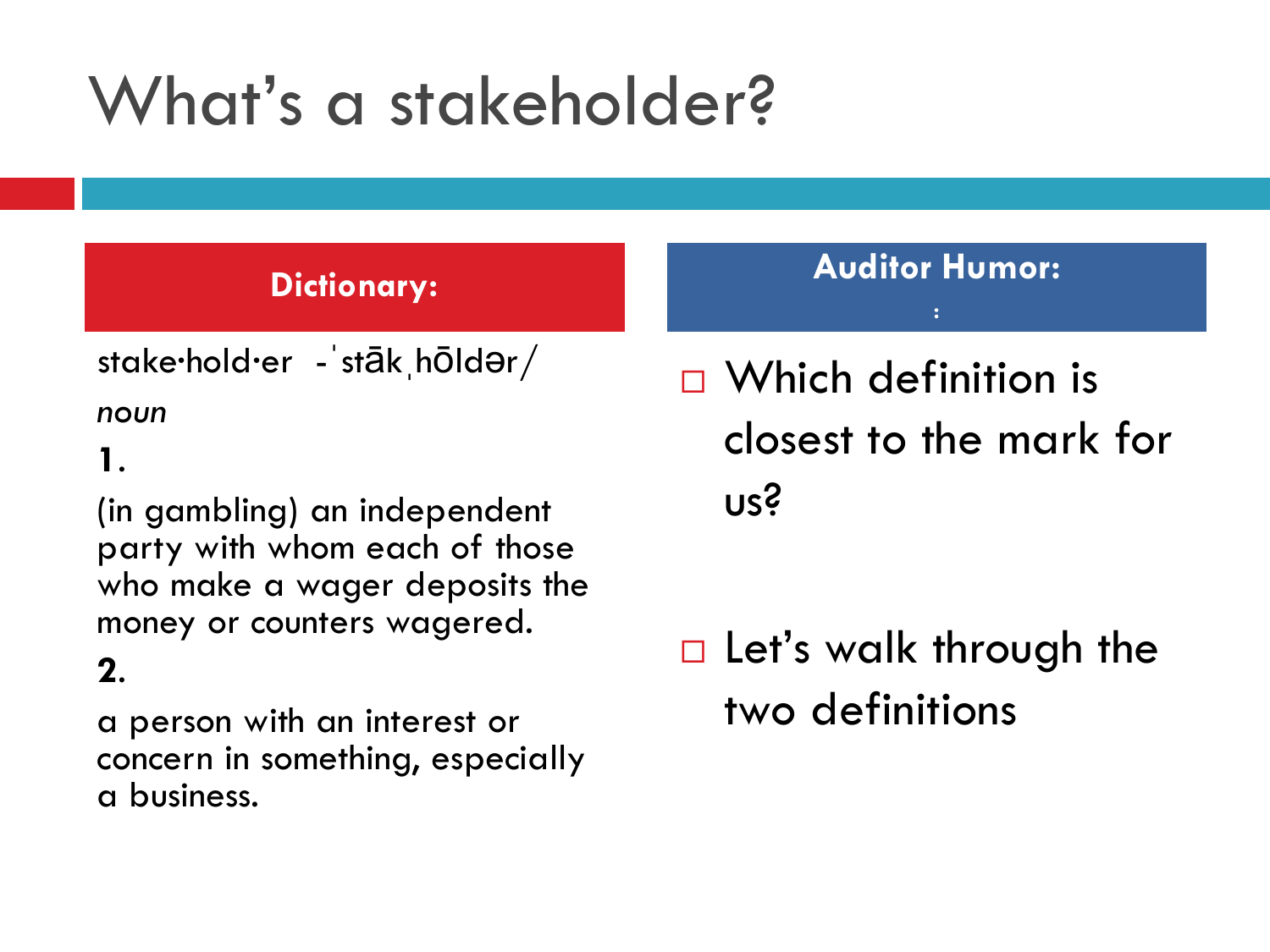### What's a Stakeholder?

- □ Key concept:
	- **They have an interest of their own**
	- **n** Their interest is real and must be taken seriously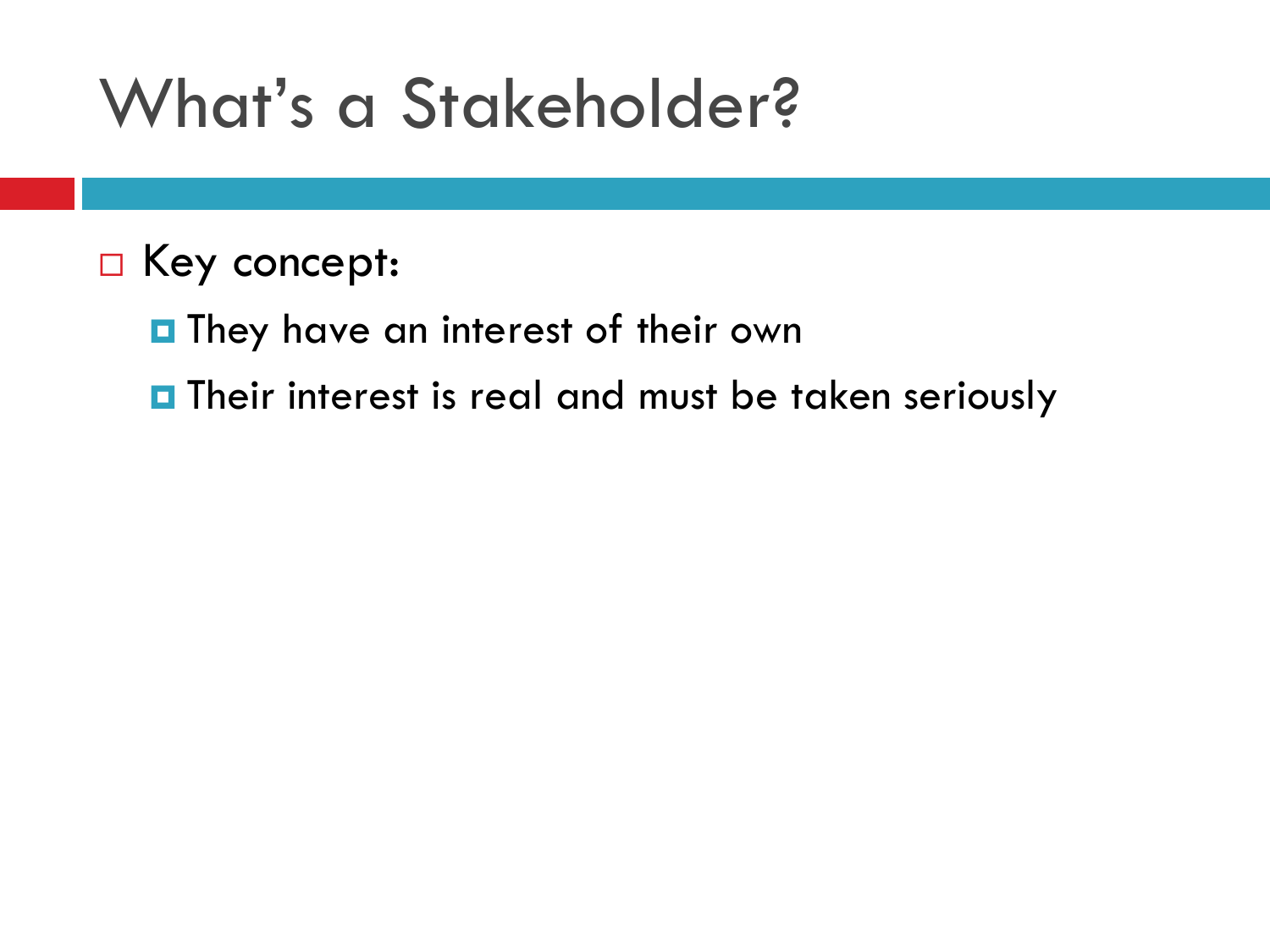#### Who are the stakeholders?

- $\Box$  The public
- Related government units
- $\Box$  The press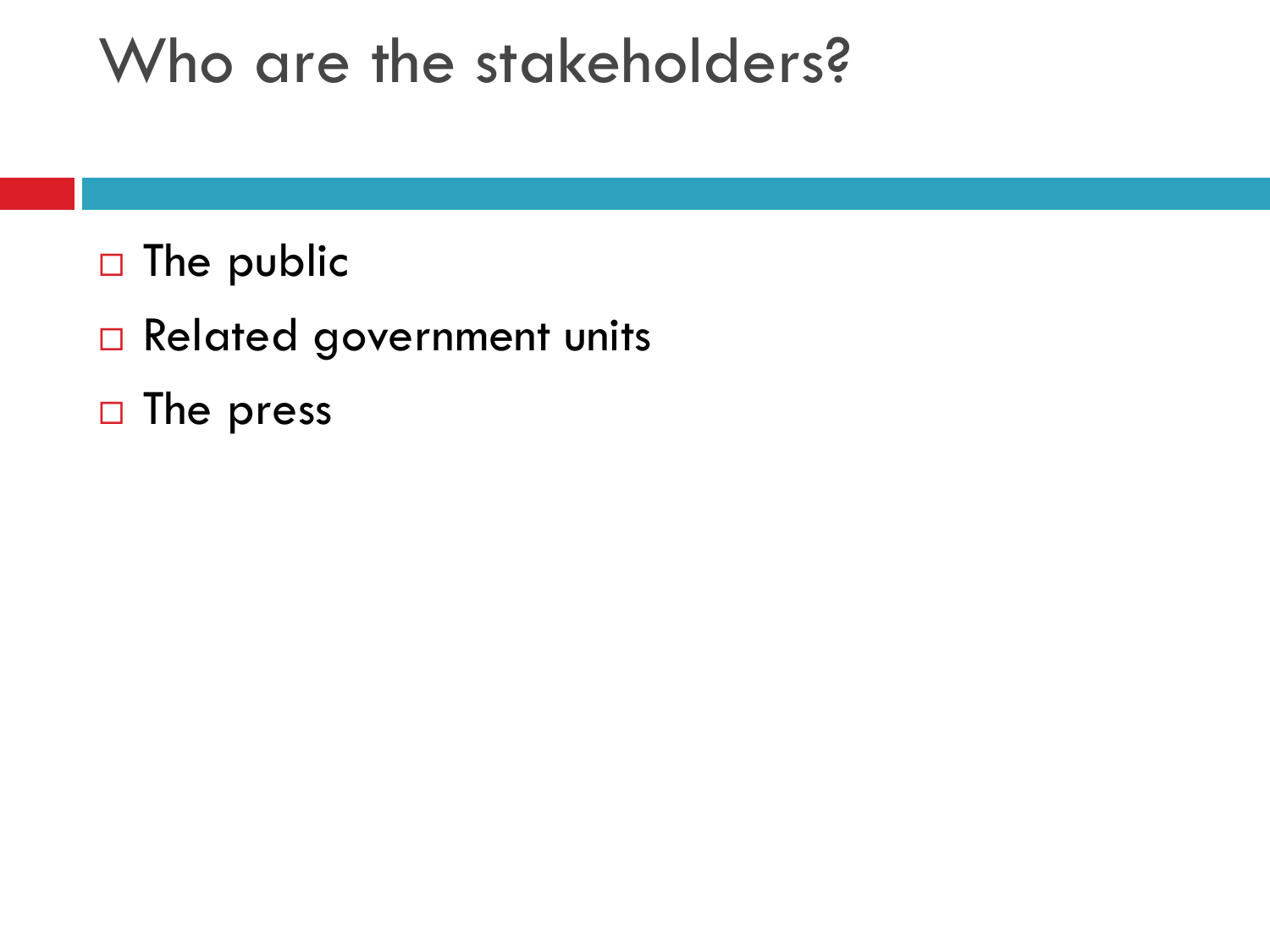#### Who are the stakeholders?

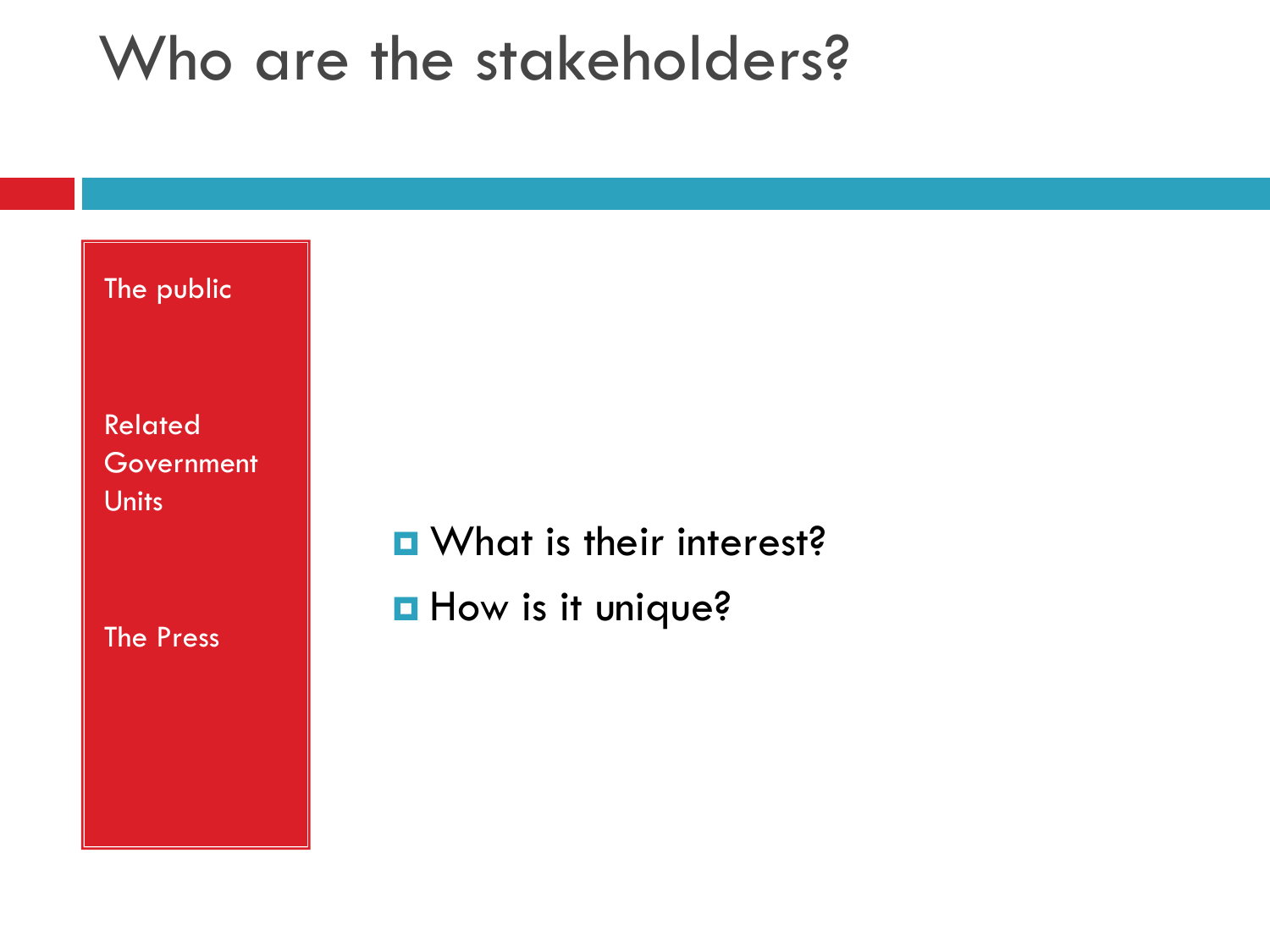#### Why can't we all just get along?

**Politics, Politics, Politics:**  *Capital "P"*

**Politics, politics, politics:**  *small "p"*

- □ Competing interests of people who need to get elected and the personnel who work for them
- □ Competing interests of human beings who may or may not like each other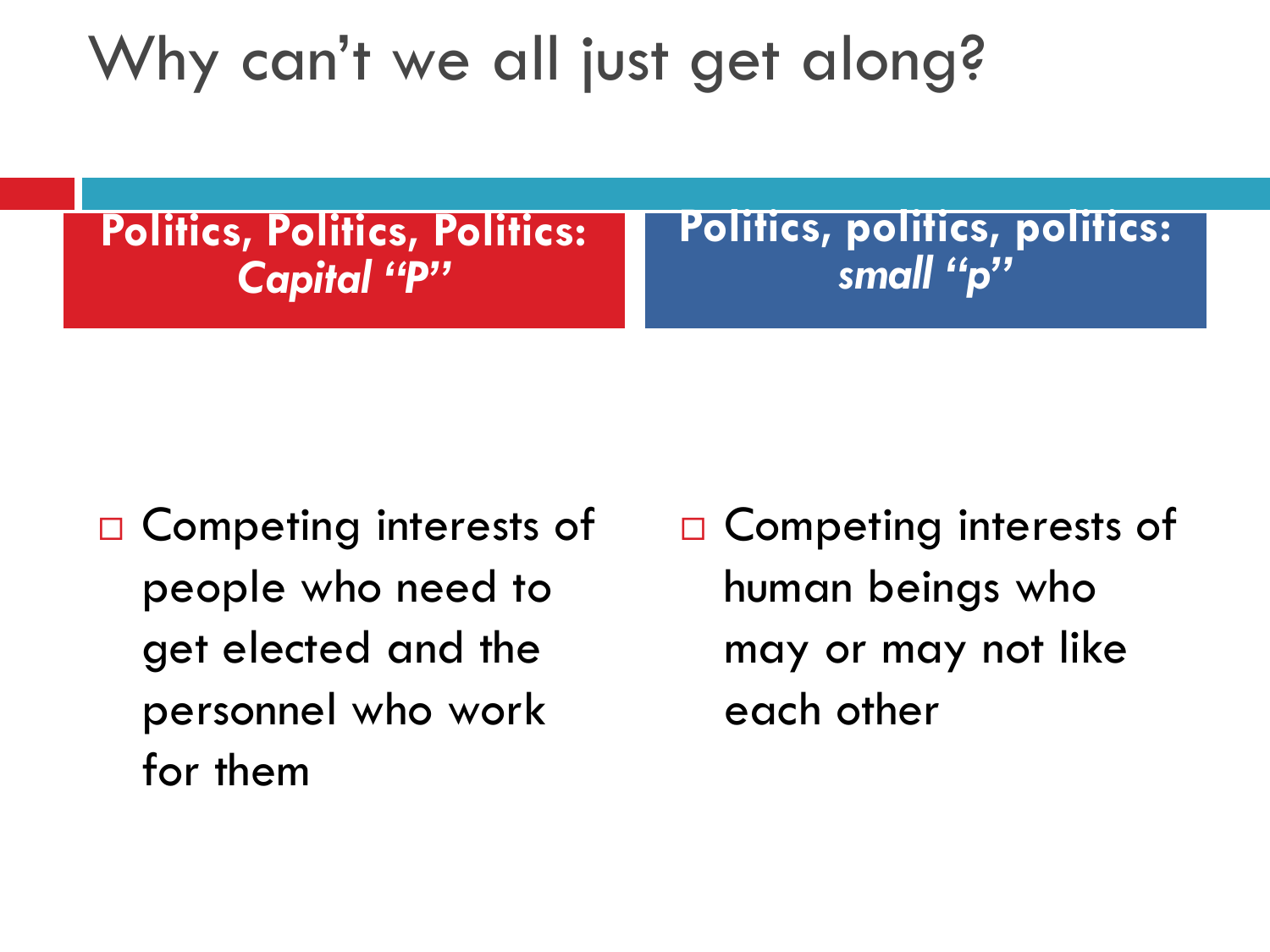### Why do we care about managing these relationships?

- $\Box$  Because we protect taxpayers and institutions
- Because lawmakers need truth
- $\Box$  Because the press will report no matter what, why shouldn't we control the story?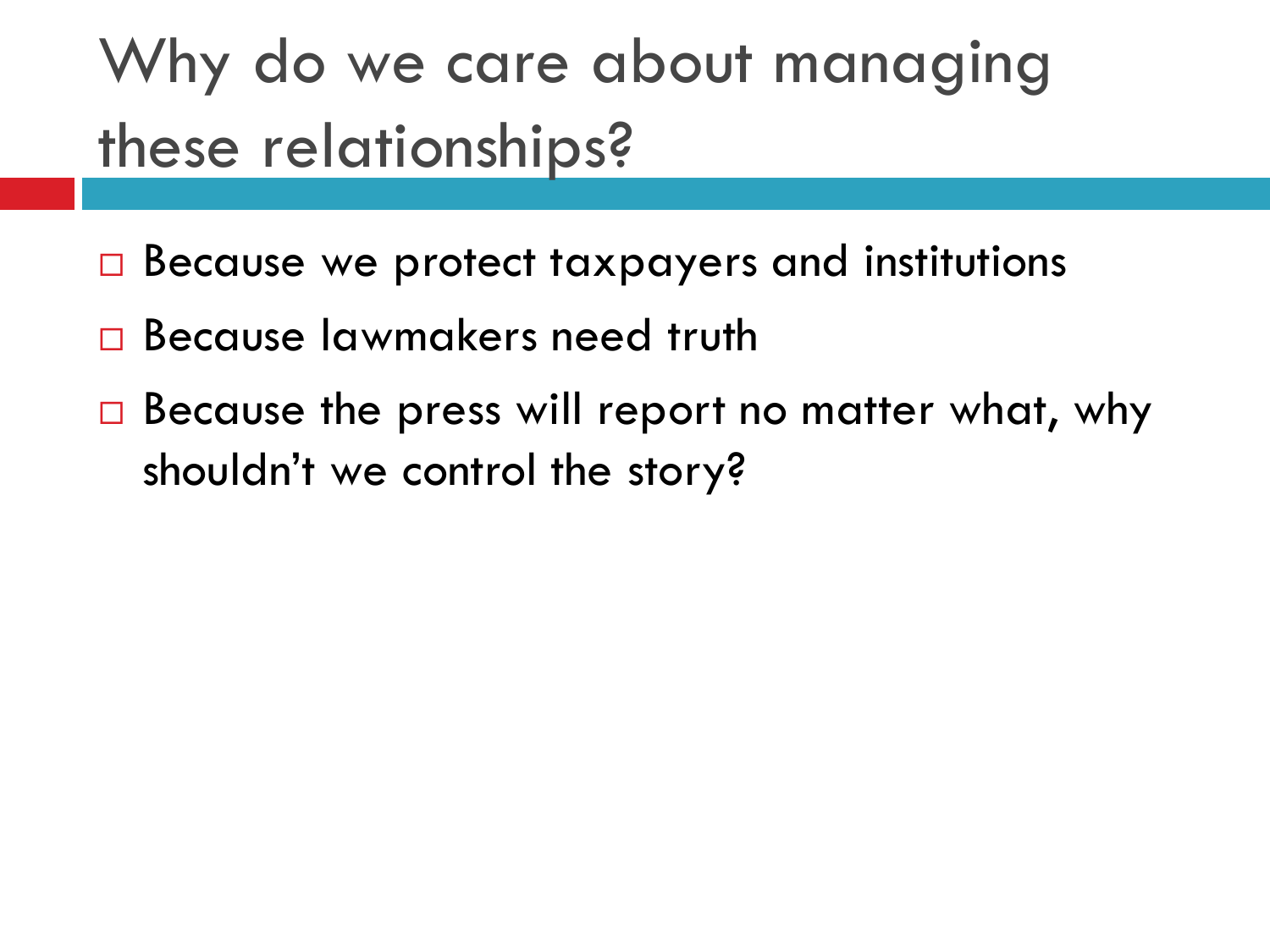#### How Do We Do It?

The Superman Factor

The Batman Factor

The Lincoln Factor

#### □ Yes, I will explain!

- **O** Quiz:
	- **Now Why is Superman the ultimate Superhero?**
	- **Now Why is Batman the baddest Superhero?**
	- What's Abe's nickname? And what was his genius?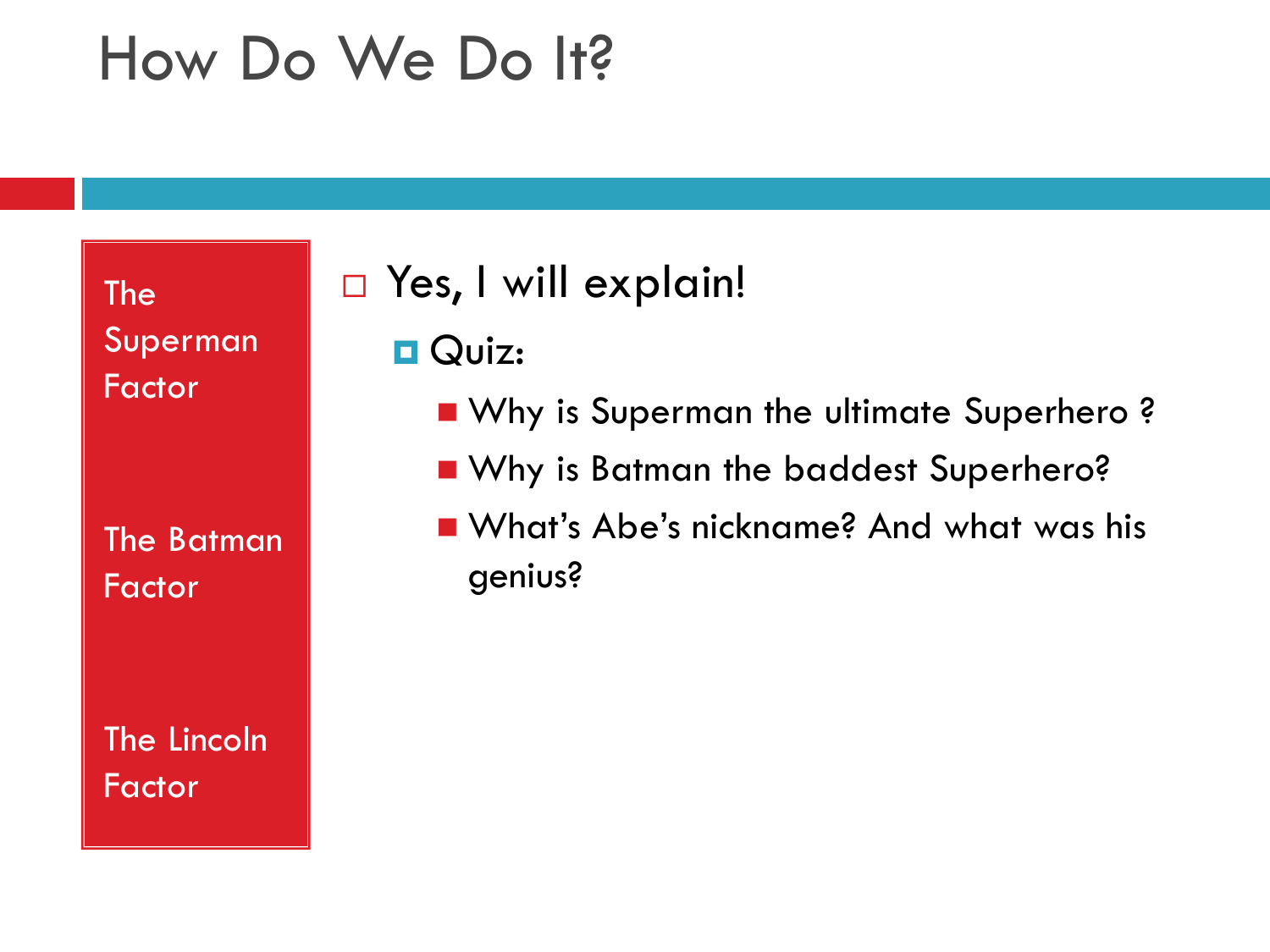## The Public

- □ How do we apply our Factors Here?
	- **O** Superman: we remember that we serve an altruistic purpose
	- **Batman: we organize our offices and train our** personnel to be prepared for public concern
	- **Lincoln: we tell the truth**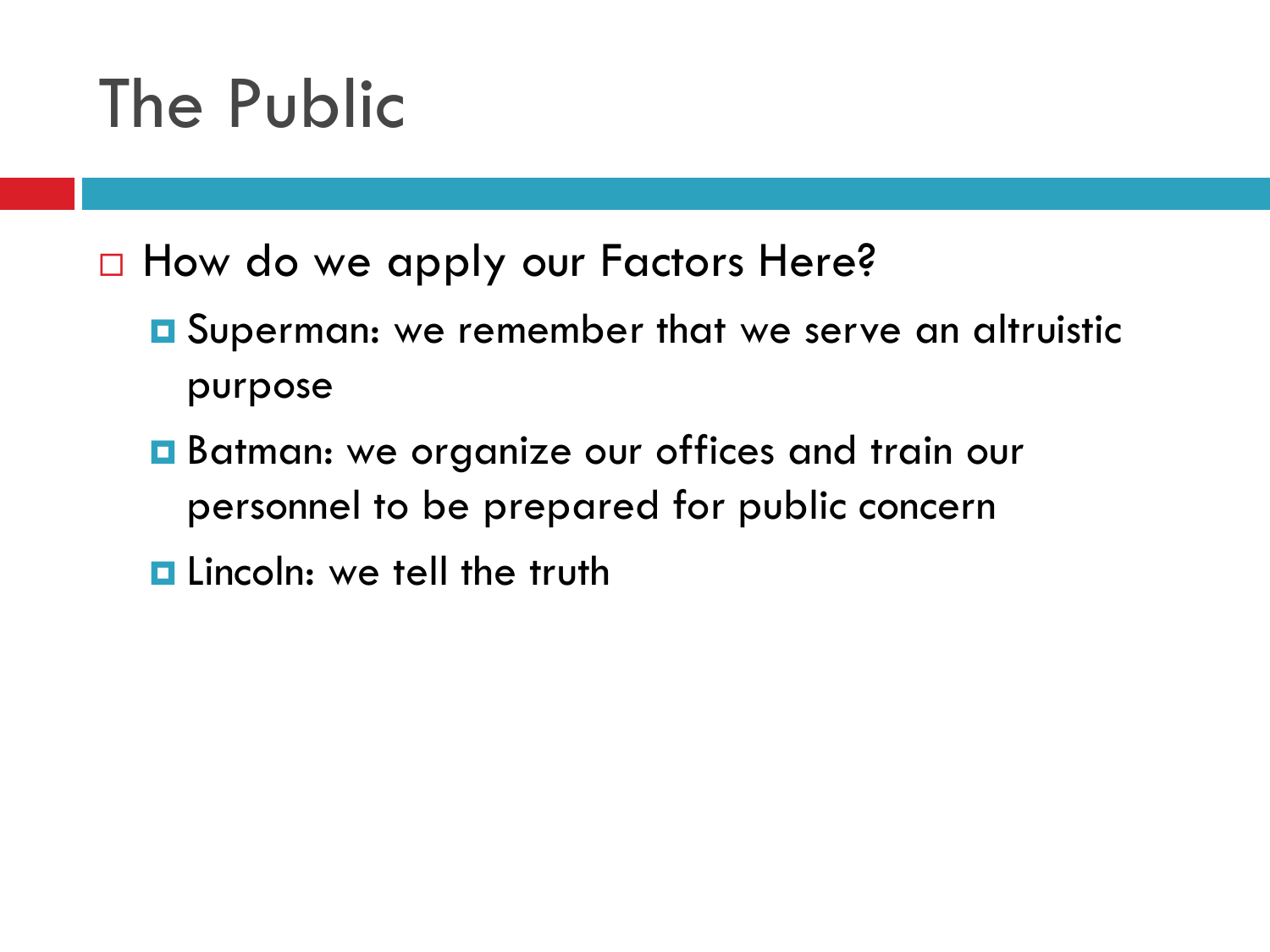## The Public – Some Specifics

- □ Be accessible
- $\Box$  Be responsive
- □ Be respectful
- □ Be transparent
- □ Be right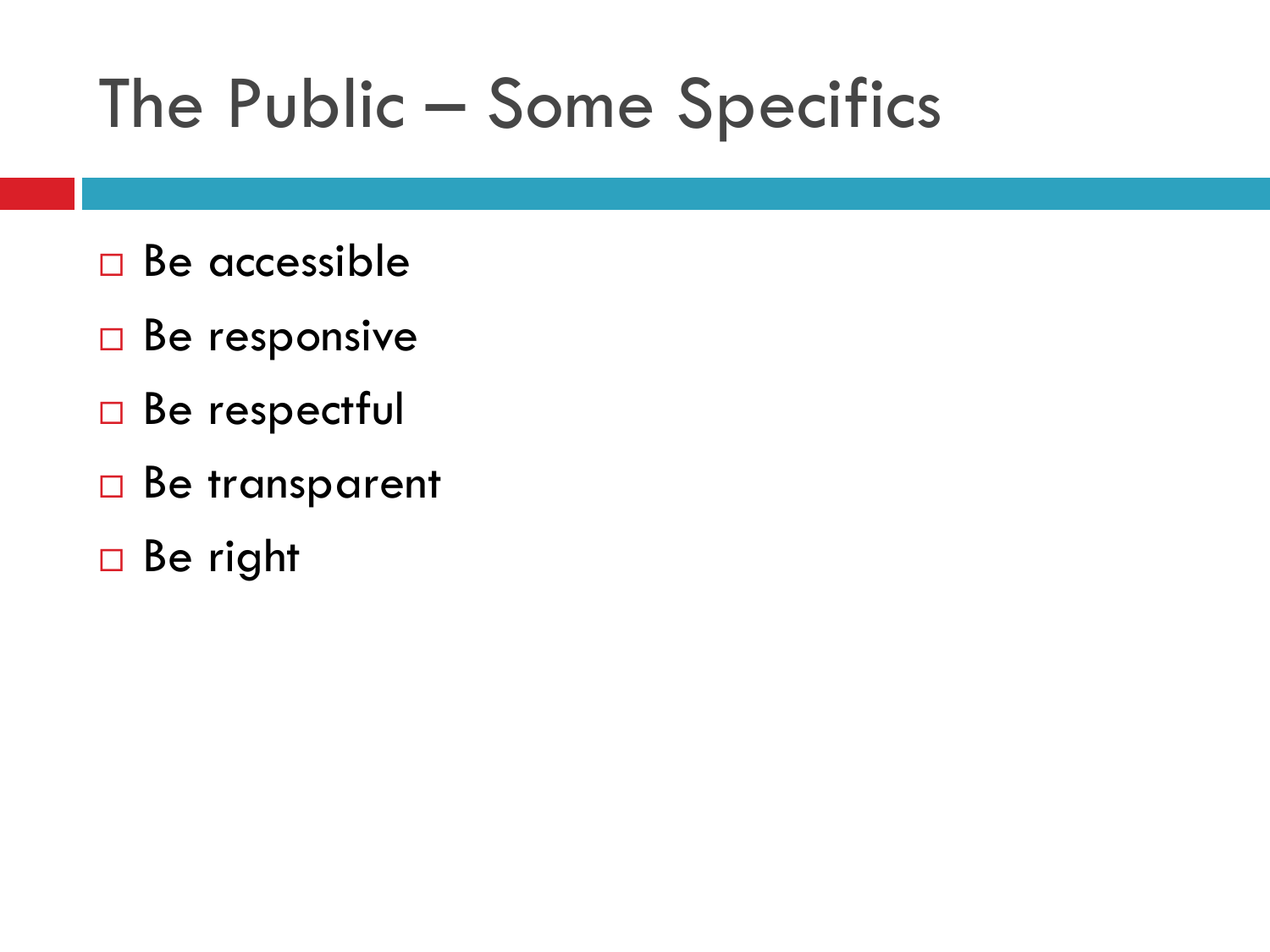### Other Governmental Units

- □ How do we apply our Factors Here?
	- **Q** Superman: we operate with clean hands
	- Batman: we are prepared for the opposition's argument
	- **Lincoln:** wise as serpents, gentle as doves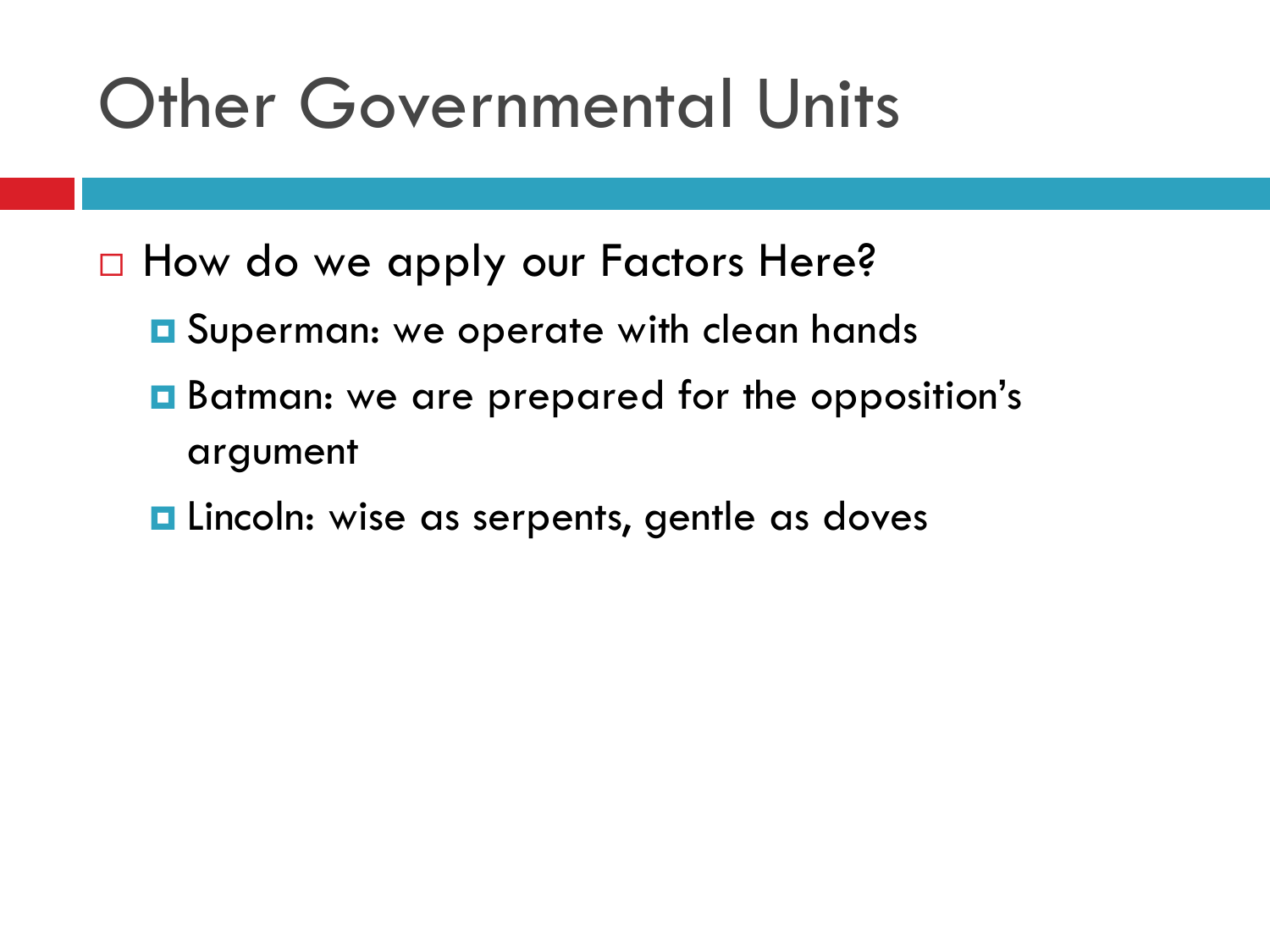# Other Government Units- Some **Specifics**

- Have clean hands
- $\Box$  Look for opportunities to be magnanimous
- □ Don't oppose just 'cause
- Don't expose just 'cause
- $\Box$  Create relationships with front line people
- Be respectful in your demeanor and tone
- Meet face to face
- $\Box$  Show the ability to exercise judgment be evenhanded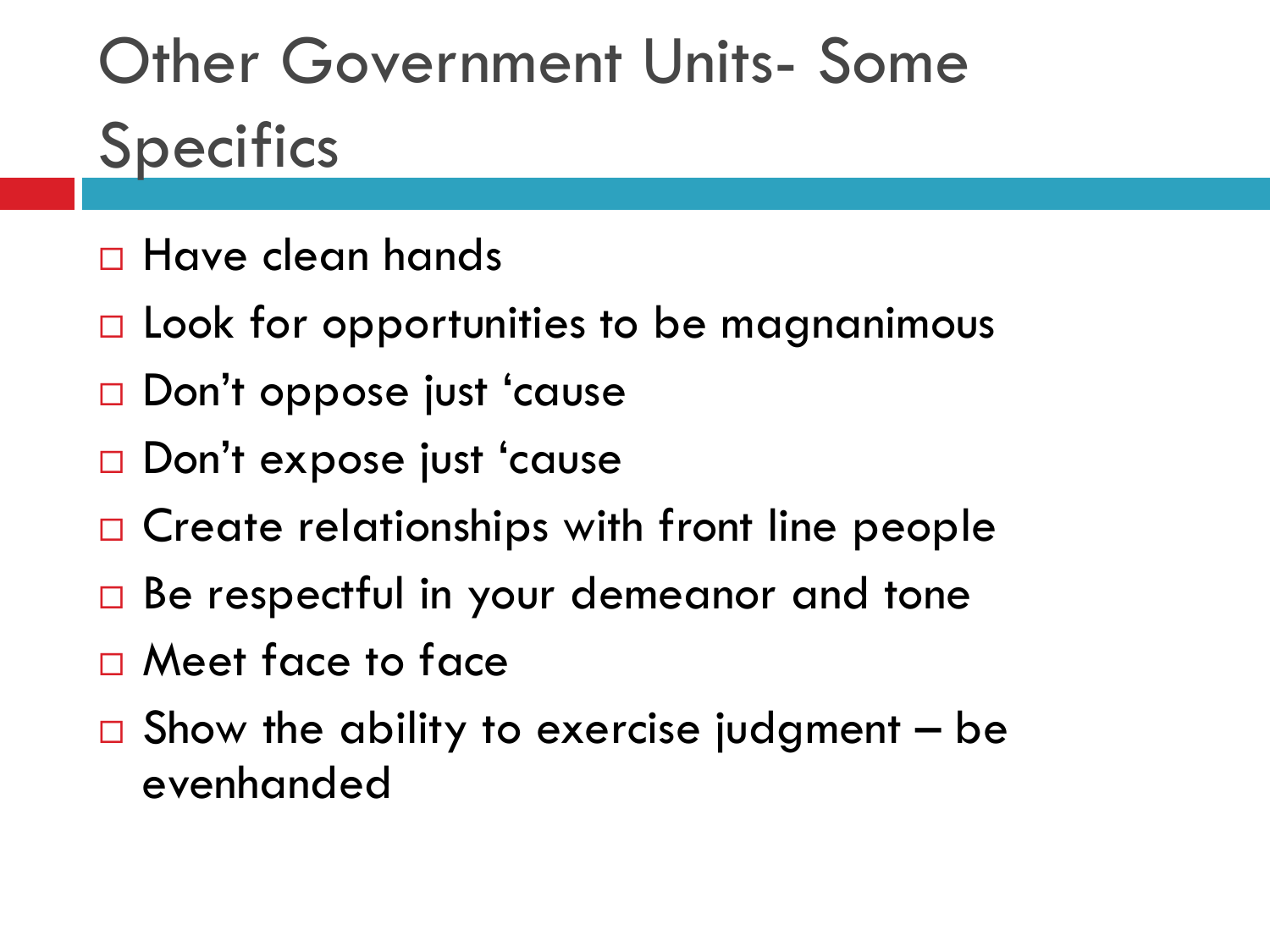#### The Press

- □ How do we apply our Factors Here?
	- **Q** Superman: we are in the right
	- Batman: we are prepared for the questions (never off the cuff)
	- **E** Lincoln: become their resource for the truth; respect their role; fear their power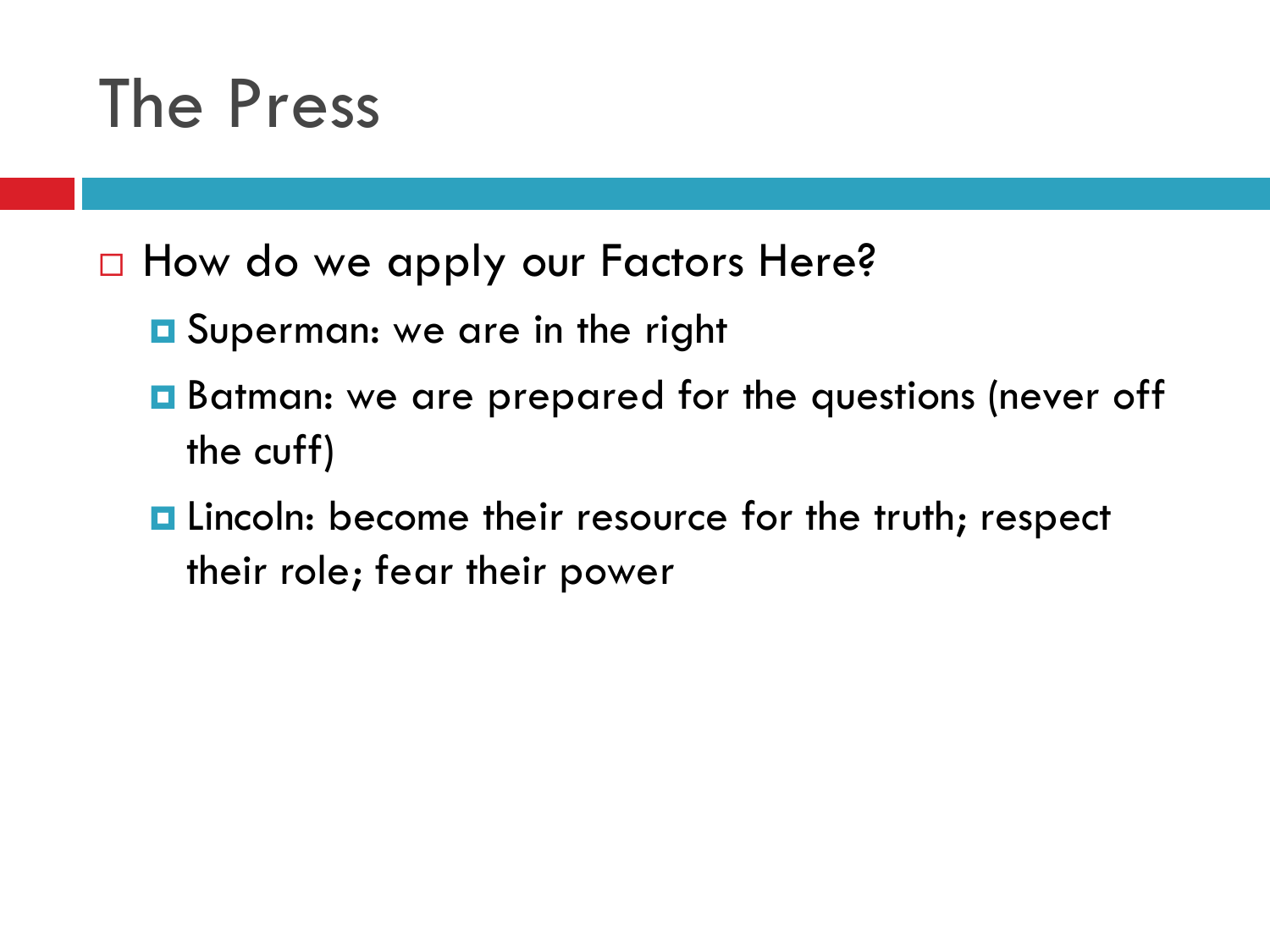### The Press: Some Specifics

- $\Box$  Remember that they need a story  $-$  give them one
- $\Box$  Remember that they will tell a story anyway
- $\Box$  Give them something they can use make their job easy
- $\Box$  TELL THEM what you want them to say
- □ TELL THEM what you don't want them to say
- □ Use them. They don't mind.